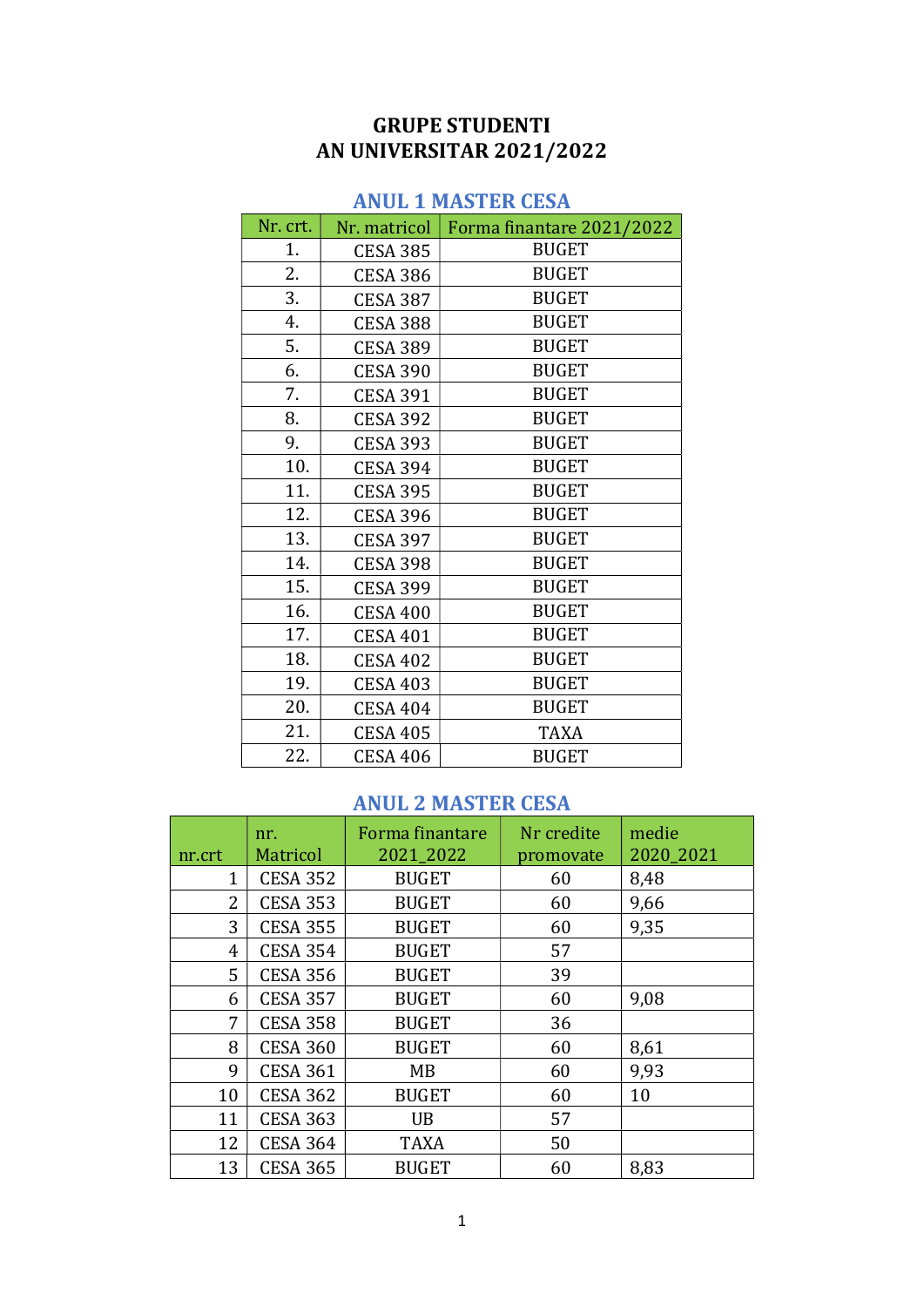| 14 | <b>CESA 366</b> | MB           | 57 |      |
|----|-----------------|--------------|----|------|
| 15 | <b>CESA 367</b> | <b>BUGET</b> | 44 |      |
| 16 | <b>CESA 368</b> | <b>BUGET</b> | 57 |      |
| 17 | <b>CESA 369</b> | <b>BUGET</b> | 60 | 9,66 |
| 18 | <b>CESA 371</b> | <b>BUGET</b> | 57 |      |
| 19 | <b>CESA 372</b> | <b>BUGET</b> | 60 | 9,88 |
| 20 | <b>CESA 373</b> | <b>BUGET</b> | 60 | 9,25 |
| 21 | <b>CESA 374</b> | <b>BUGET</b> | 60 | 8,93 |
| 22 | <b>CESA 375</b> | <b>BUGET</b> | 60 | 8,43 |
| 23 | <b>CESA 376</b> | <b>BUGET</b> | 60 | 9,51 |
| 24 | <b>CESA 377</b> | <b>BUGET</b> | 42 |      |
| 25 | <b>CESA 378</b> | <b>BUGET</b> | 60 | 9,06 |
| 26 | <b>CESA 379</b> | <b>BUGET</b> | 50 |      |
| 27 | <b>CESA 380</b> | <b>BUGET</b> | 60 | 9,11 |
| 28 | <b>CESA 382</b> | <b>BUGET</b> | 33 |      |
| 29 | <b>CESA 383</b> | <b>BUGET</b> | 57 |      |
| 30 | <b>CESA 384</b> | <b>BUGET</b> | 60 | 9,8  |
| 31 | <b>CESA 325</b> | <b>TAXA</b>  |    |      |
| 32 | <b>CESA 338</b> | <b>TAXA</b>  |    |      |
| 33 | <b>CESA 341</b> | <b>TAXA</b>  |    |      |
| 34 | <b>CESA 343</b> | <b>TAXA</b>  |    |      |
| 35 | <b>CESA 345</b> | <b>TAXA</b>  |    |      |
| 36 | <b>CESA 350</b> | <b>TAXA</b>  |    |      |

### ANUL 1 MASTER SIA

| nr.crt | nr. Matricol   | Forma finantare 2021_2022 |
|--------|----------------|---------------------------|
| 1.     | <b>SIA 257</b> | <b>BUGET</b>              |
| 2.     | <b>SIA 258</b> | <b>BUGET</b>              |
| 3.     | <b>SIA 259</b> | <b>BUGET</b>              |
| 4.     | <b>SIA 260</b> | <b>BUGET</b>              |
| 5.     | <b>SIA 261</b> | <b>BUGET</b>              |
| 6.     | <b>SIA 262</b> | <b>BUGET</b>              |
| 7.     | <b>SIA 263</b> | <b>BUGET</b>              |
| 8.     | <b>SIA 264</b> | <b>BUGET</b>              |
| 9.     | <b>SIA 265</b> | <b>BUGET</b>              |
| 10.    | <b>SIA 266</b> | <b>BUGET</b>              |
| 11.    | <b>SIA 267</b> | <b>BUGET</b>              |
| 12.    | <b>SIA 268</b> | <b>BUGET</b>              |
| 13.    | SIA 269        | <b>BUGET</b>              |
| 14.    | <b>SIA 271</b> | <b>BUGET</b>              |
| 15.    | <b>SIA 270</b> | <b>BUGET</b>              |
| 16.    | <b>SIA 272</b> | <b>BUGET</b>              |
| 17.    | <b>SIA 273</b> | <b>BUGET</b>              |
| 18.    | <b>SIA 274</b> | <b>TAXA</b>               |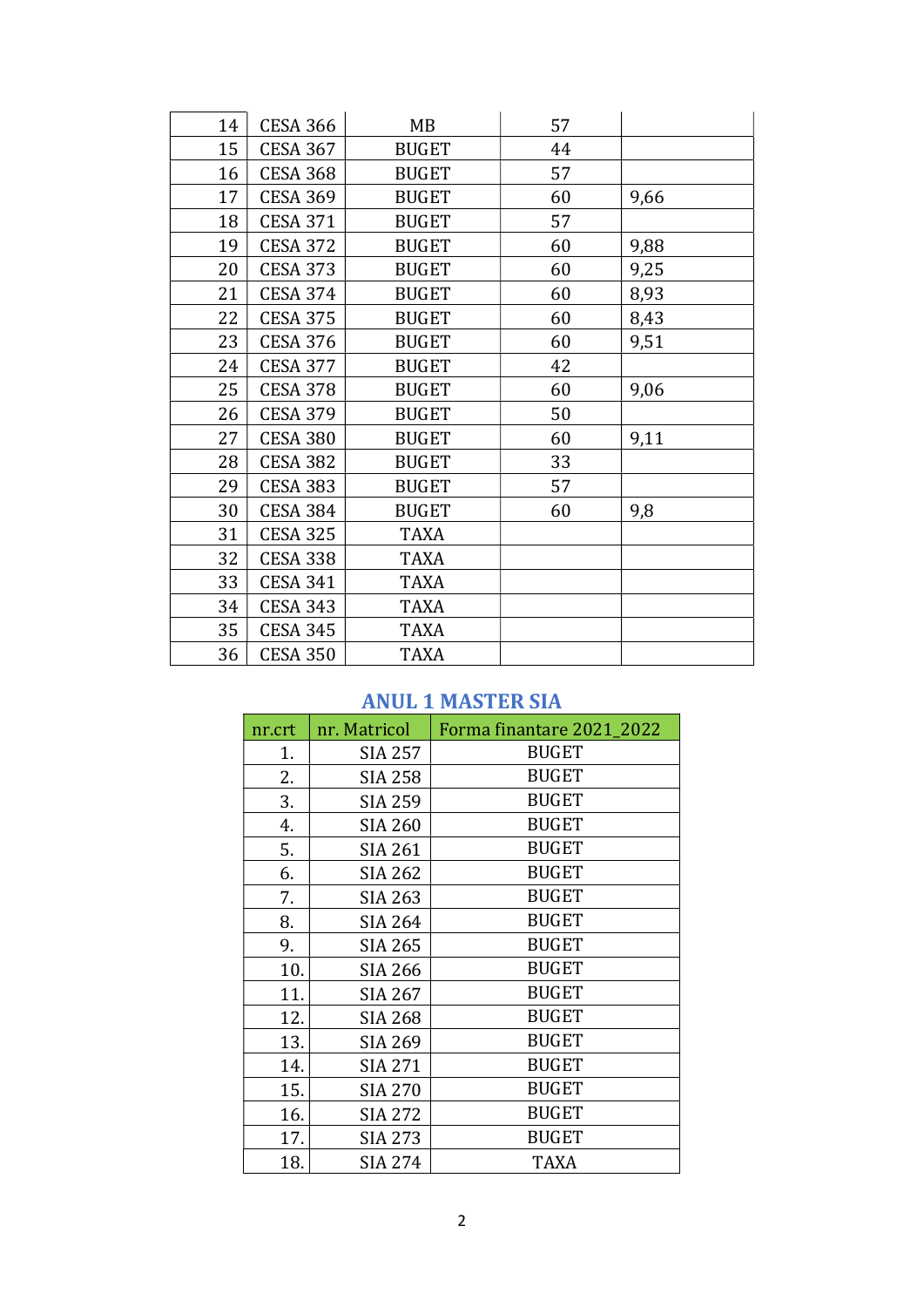| 19. | <b>SIA 275</b> | <b>BUGET</b> |
|-----|----------------|--------------|
| 20. | <b>SIA 276</b> | <b>BUGET</b> |
| 21. | <b>SIA 267</b> | <b>BUGET</b> |
| 22. | <b>SIA 268</b> | <b>BUGET</b> |
| 23. | SIA 269        | <b>BUGET</b> |
| 24. | SIA 271        | <b>BUGET</b> |

### ANUL 2 MASTER SIA

| nr.crt         | nr.<br><b>Matricol</b> | Forma finantare<br>2021_2022 | nr<br>credite | medie<br>2020_2021 |
|----------------|------------------------|------------------------------|---------------|--------------------|
| 1              | <b>SIA 238</b>         | <b>BUGET</b>                 | 60            | 9,36               |
| $\overline{2}$ | <b>SIA 239</b>         | <b>BUGET</b>                 | 60            | 9,61               |
| 3              | <b>SIA 241</b>         | <b>BUGET</b>                 | 60            | 8,8                |
| $\overline{4}$ | <b>SIA 242</b>         | <b>BUGET</b>                 | 60            | 9,9                |
| 5              | <b>SIA 244</b>         | <b>BUGET</b>                 | 60            | 9,11               |
| 6              | <b>SIA 243</b>         | <b>BUGET</b>                 | 60            | 9,73               |
| 7              | <b>SIA 245</b>         | <b>BUGET</b>                 | 60            | 9,15               |
| 8              | <b>SIA 247</b>         | <b>BUGET</b>                 | 60            | 8,9                |
| 9              | <b>SIA 248</b>         | <b>TAXA</b>                  | 57            |                    |
| 10             | <b>SIA 249</b>         | <b>BUGET</b>                 | 60            | 8,71               |
| 11             | <b>SIA 250</b>         | <b>BUGET</b>                 | 60            | 9,43               |
| 12             | <b>SIA 252</b>         | <b>BUGET</b>                 | 60            | 8,06               |
| 13             | <b>SIA 254</b>         | <b>BUGET</b>                 | 60            | 9,03               |
| 14             | <b>SIA 255</b>         | <b>BUGET</b>                 | 60            | 9,2                |
| 15             | <b>SIA 256</b>         | <b>BUGET</b>                 | 60            | 9,53               |

### ANUL 1 MASTER NUTRIȚIE

|        | nr.             |                           |
|--------|-----------------|---------------------------|
| nr.crt | <b>Matricol</b> | Forma finantare 2021_2022 |
| 1.     | N 213           | <b>BUGET</b>              |
| 2.     | N 214           | <b>BUGET</b>              |
| 3.     | N 215           | <b>TAXA</b>               |
| 4.     | N 216           | <b>BUGET</b>              |
| 5.     | N 217           | <b>BUGET</b>              |
| 6.     | N 218           | <b>BUGET</b>              |
| 7.     | N 219           | <b>BUGET</b>              |
| 8.     | N 220           | <b>BUGET</b>              |
| 9.     | N 221           | <b>BUGET</b>              |
| 10.    | N 222           | <b>TAXA</b>               |
| 11.    | N 223           | <b>BUGET</b>              |
| 12.    | N 224           | <b>BUGET</b>              |
| 13.    | N 225           | <b>BUGET</b>              |
| 14.    | N 226           | <b>BUGET</b>              |
| 15.    | N 227           | <b>BUGET</b>              |
| 16.    | N 228           | <b>BUGET</b>              |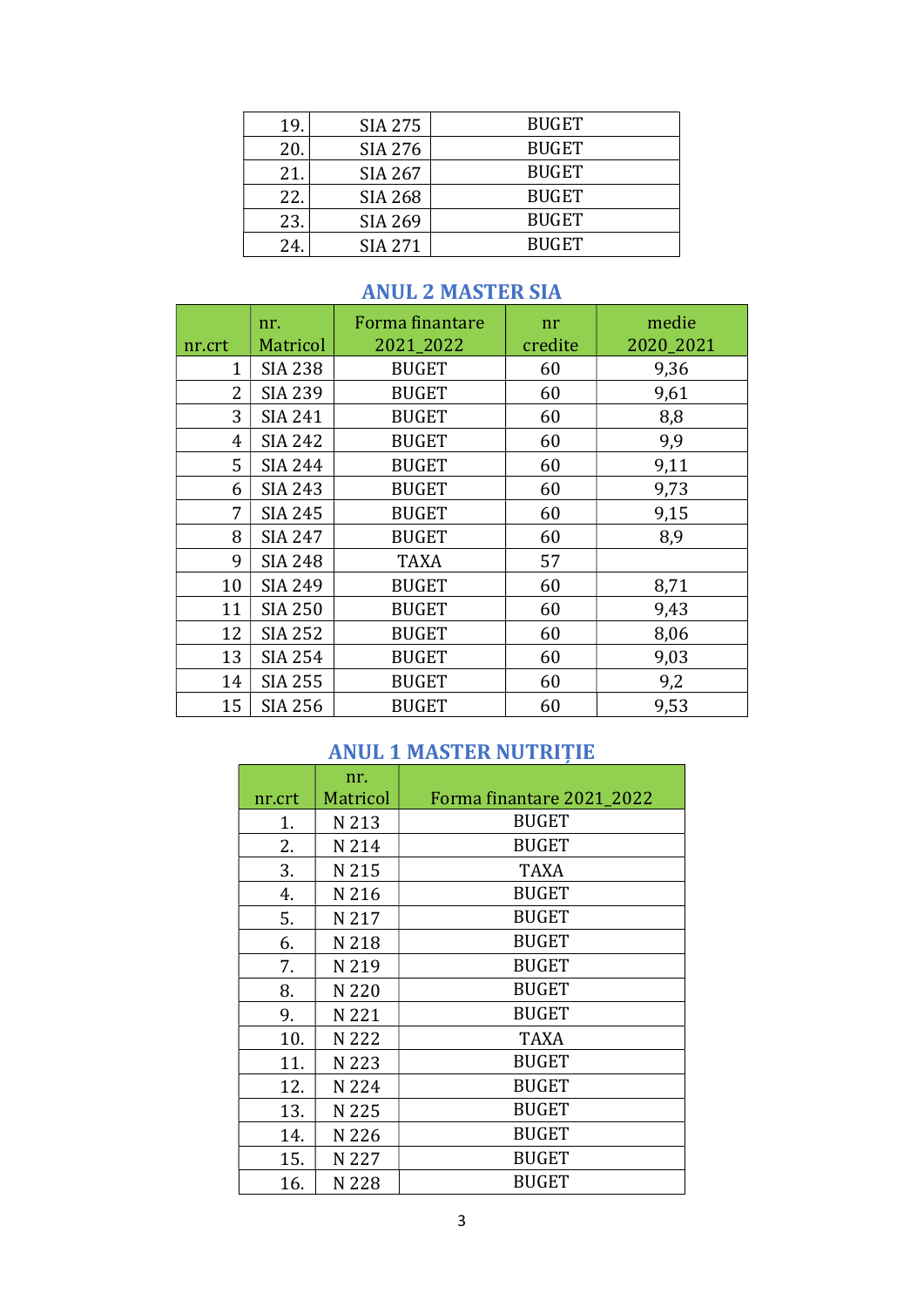| 17. | N 229 | <b>BUGET</b> |
|-----|-------|--------------|
| 18. | N 230 | <b>BUGET</b> |
| 19. | N 231 | <b>BUGET</b> |
| 20. | N 232 | <b>TAXA</b>  |
| 21. | N 233 | <b>BUGET</b> |
| 22. | N 234 | <b>BUGET</b> |
| 23. | N 235 | <b>BUGET</b> |
| 24. | N 239 | <b>BUGET</b> |
| 25. | N 237 | <b>TAXA</b>  |
| 26. | N 236 | <b>TAXA</b>  |
| 27. | N 238 | <b>TAXA</b>  |

### ANUL 2 MASTER NUTIȚIE

|                  | nr.      | Forma finantare |            |                 |
|------------------|----------|-----------------|------------|-----------------|
| nr.crt           | Matricol | 2021_2022       | nr credite | medie 2020_2021 |
| 1.               | N 183    | <b>BUGET</b>    | 60         | 9,58            |
| $\overline{2}$ . | N 184    | <b>BUGET</b>    | 60         | 10              |
| 3.               | N 185    | <b>BUGET</b>    | 60         | 9,75            |
| 4.               | N 186    | <b>BUGET</b>    | 60         | 10              |
| 5.               | N 187    | <b>BUGET</b>    | 60         | 9,31            |
| 6.               | N 188    | <b>BUGET</b>    | 60         | 9,7             |
| 7.               | N 189    | <b>BUGET</b>    | 60         | 10              |
| 8.               | N 190    | <b>BUGET</b>    | 57         |                 |
| 9.               | N 191    | <b>BUGET</b>    | 60         | 9,78            |
| 10.              | N 192    | <b>BUGET</b>    | 32         |                 |
| 11.              | N 212    | <b>BUGET</b>    | 60         | 9,11            |
| 12.              | N 193    | <b>BUGET</b>    | 60         | 10              |
| 13.              | N 194    | <b>BUGET</b>    | 60         | 9,83            |
| 14.              | N 195    | <b>BUGET</b>    | 60         | 9,51            |
| 15.              | N 197    | <b>BUGET</b>    | 60         | 9,85            |
| 16.              | N 198    | <b>BUGET</b>    | 60         | 10              |
| 17.              | N 199    | <b>BUGET</b>    | 60         | 9,9             |
| 18.              | N 200    | <b>BUGET</b>    | 60         | 9,88            |
| 19.              | N 202    | <b>BUGET</b>    | 60         | 10              |
| 20.              | N 203    | <b>TAXA</b>     | 60         | 9,43            |
| 21.              | N 204    | <b>BUGET</b>    | 60         | 9,85            |
| 22.              | N 205    | <b>TAXA</b>     | 33         |                 |
| 23.              | N 206    | <b>BUGET</b>    | 60         | 9,38            |
| 24.              | N 207    | <b>BUGET</b>    | 58         |                 |
| 25.              | N 209    | <b>BUGET</b>    | 60         | 9,6             |
| 26.              | N 210    | <b>BUGET</b>    | 60         | 9,9             |
| 27.              | N 161    | <b>TAXA</b>     |            |                 |
| 28.              | N 163    | <b>TAXA</b>     |            |                 |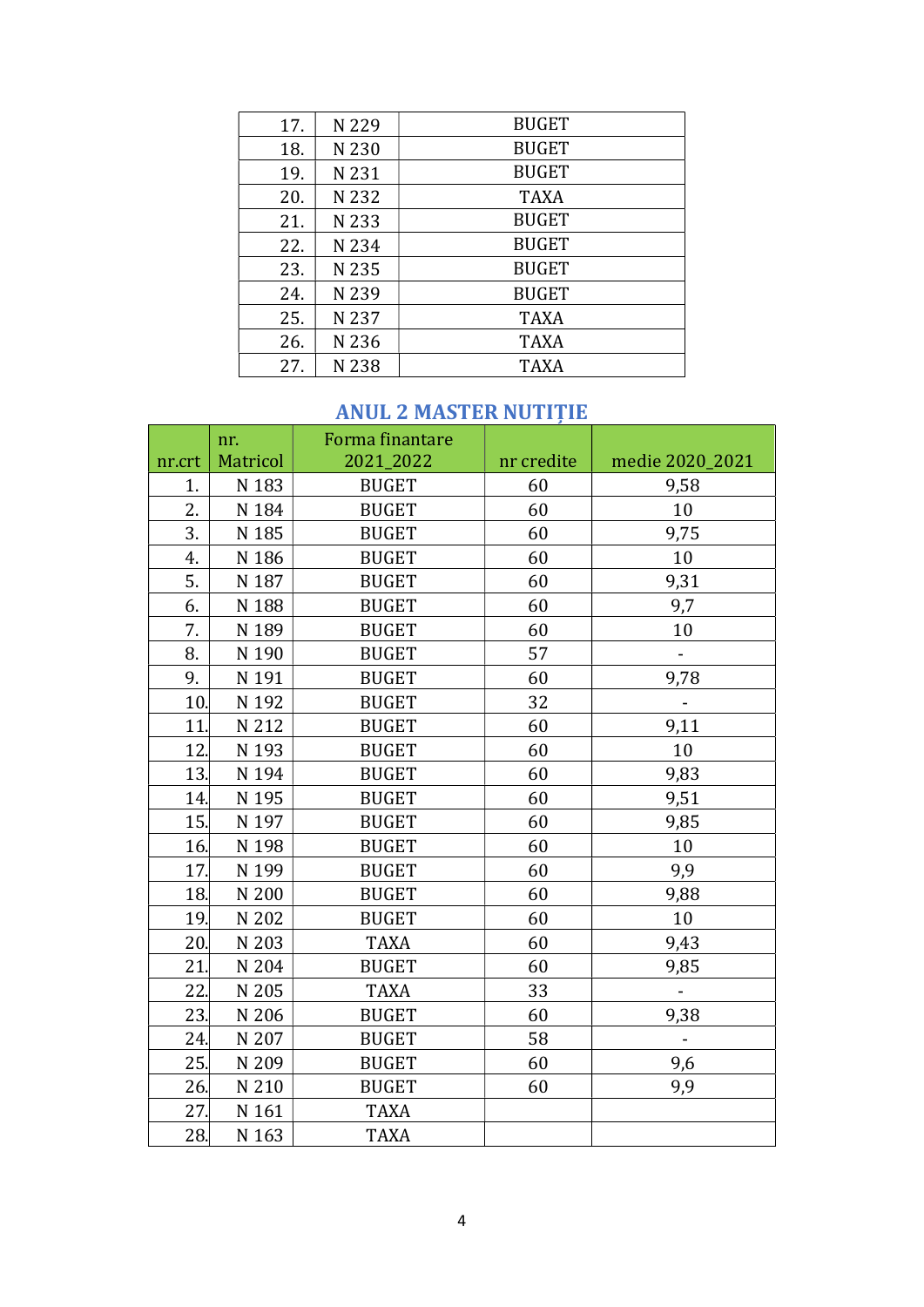| nr.crt | nr. Matricol    | Forma finantare 2021 2022 |
|--------|-----------------|---------------------------|
| 1.     | <b>SIBA 79</b>  | <b>BUGET</b>              |
| 2.     | <b>SIBA 80</b>  | <b>BUGET</b>              |
| 3.     | <b>SIBA 81</b>  | <b>BUGET</b>              |
| 4.     | <b>SIBA 82</b>  | <b>BUGET</b>              |
| 5.     | <b>SIBA 83</b>  | <b>BUGET</b>              |
| 6.     | <b>SIBA 84</b>  | <b>BUGET</b>              |
| 7.     | <b>SIBA 85</b>  | <b>BUGET</b>              |
| 8.     | <b>SIBA 86</b>  | <b>BUGET</b>              |
| 9.     | <b>SIBA 87</b>  | <b>BUGET</b>              |
| 10.    | <b>SIBA 88</b>  | <b>BUGET</b>              |
| 11.    | <b>SIBA 89</b>  | <b>BUGET</b>              |
| 12.    | SIBA 90         | <b>BUGET</b>              |
| 13.    | <b>SIBA 91</b>  | <b>BUGET</b>              |
| 14.    | <b>SIBA 92</b>  | <b>TAXA</b>               |
| 15.    | <b>SIBA 93</b>  | <b>BUGET</b>              |
| 16.    | <b>SIBA 94</b>  | <b>BUGET</b>              |
| 17.    | <b>SIBA 95</b>  | <b>TAXA</b>               |
| 18.    | <b>SIBA 96</b>  | <b>BUGET</b>              |
| 19.    | <b>SIBA 97</b>  | <b>BUGET</b>              |
| 20.    | <b>SIBA 98</b>  | <b>TAXA</b>               |
| 21.    | SIBA 99         | <b>BUGET</b>              |
| 22.    | <b>SIBA 100</b> | <b>TAXA</b>               |

#### ANUL 1 MASTER SIBA

### ANUL 2 MASTER CECM

|        |                 | Forma finantare |            |                 |
|--------|-----------------|-----------------|------------|-----------------|
| nr.crt | nr. Matricol    | 2021_2022       | nr credite | medie 2020_2021 |
| 1.     | <b>CECM 229</b> | <b>BUGET</b>    | 60         | 8,95            |
| 2.     | <b>CECM 231</b> | <b>BUGET</b>    | 60         | 9,03            |
| 3.     | <b>CECM 233</b> | <b>BUGET</b>    | 60         | 8,5             |
| 4.     | <b>CECM 235</b> | <b>BUGET</b>    | 60         | 9,21            |
| 5.     | <b>CECM 236</b> | <b>BUGET</b>    | 60         | 10              |
| 6.     | <b>CECM 237</b> | <b>BUGET</b>    | 60         | 9,76            |
| 7.     | <b>CECM 238</b> | <b>BUGET</b>    | 60         | 9,05            |
| 8.     | <b>CECM 239</b> | <b>BUGET</b>    | 60         | 9,81            |
| 9.     | <b>CECM 240</b> | <b>BUGET</b>    | 60         | 9,16            |
| 10.    | <b>CECM 241</b> | <b>BUGET</b>    | 60         | 8,76            |
| 11.    | <b>CECM 242</b> | <b>BUGET</b>    | 60         | 9,18            |
| 12.    | <b>CECM 243</b> | <b>BUGET</b>    | 60         | 9,31            |
| 13.    | <b>CECM 244</b> | <b>BUGET</b>    | 60         | 9,65            |
| 14.    | <b>CECM 246</b> | <b>BUGET</b>    | 60         | 9,8             |
| 15.    | <b>CECM 247</b> | <b>BUGET</b>    | 60         | 8,86            |
| 16.    | <b>CECM 216</b> | <b>TAXA</b>     |            |                 |
| 17.    | <b>CECM 218</b> | <b>TAXA</b>     |            |                 |